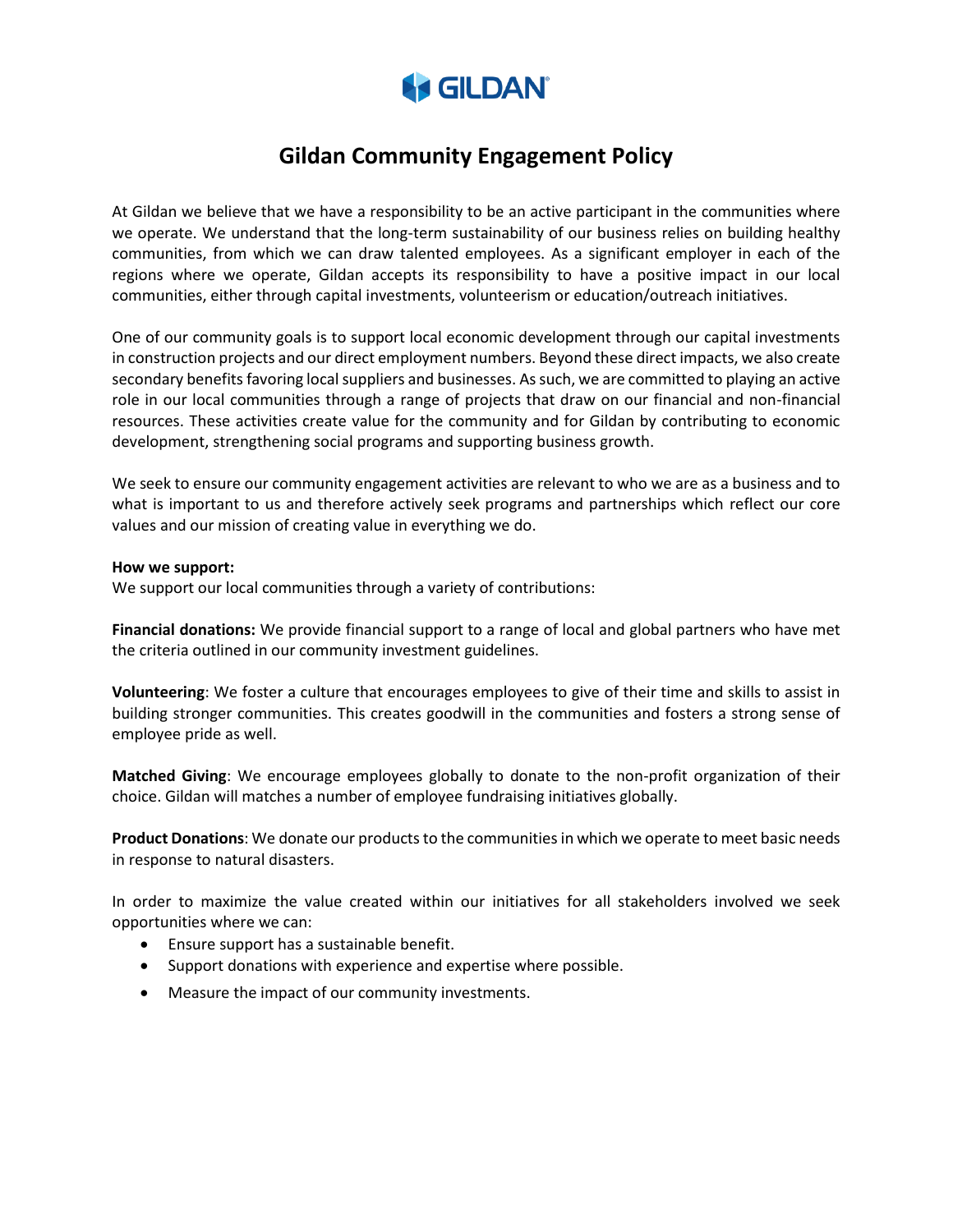

## **Our guidelines**

We have established five key guidelines for our community engagement activities:

1. Align our community investment activities with our business activities and core values allowing us to make best use of our skills and expertise.

2. Identify areas of focus that create a consistent approach across all Gildan locations.

3. Empower our people and enable them to be involved in their local communities.

4. Seek partnerships with organizations who share our values and are willing to amplify our efforts.

5. Measure the impact of our work in the community in order to improve and facilitate learning from our experience.

6. Share community efforts broadly with employees to foster a stronger sense of community and belonging.

### **Community investment focus areas**

Gildan directs a majority of its community engagement resources towards the focus areas of education, active living, entrepreneurship and the environment where we are best-suited to make a real difference. We are also committed to continue our legacy of providing humanitarian aid and disaster relief in the locations where we operate.

### *Education*

We believe supporting education helps address some of our stakeholders' most pressing needs. By strengthening the infrastructure, economy and talent of communities in which we work, we contribute to the continued success of both Gildan and communities. Through these efforts, we build important, trusting relationships with our local and national stakeholders. We provide targeted support to three areas of education:

- Technical skills We invest in technical education programs that assist individuals in the community to develop the varied skills required across our diverse operations from yarn-spinning to distribution.
- Health and wellness programs We support community education programs focused on nutrition, hygiene, violence prevention, and women's emopowerment initiatives
- Investments in infrastructure We contribute to building and upgrading education infrastructure.

Our investments in education will:

• Support individuals, with emphasis on youth and young adults, in the communities in which we operate.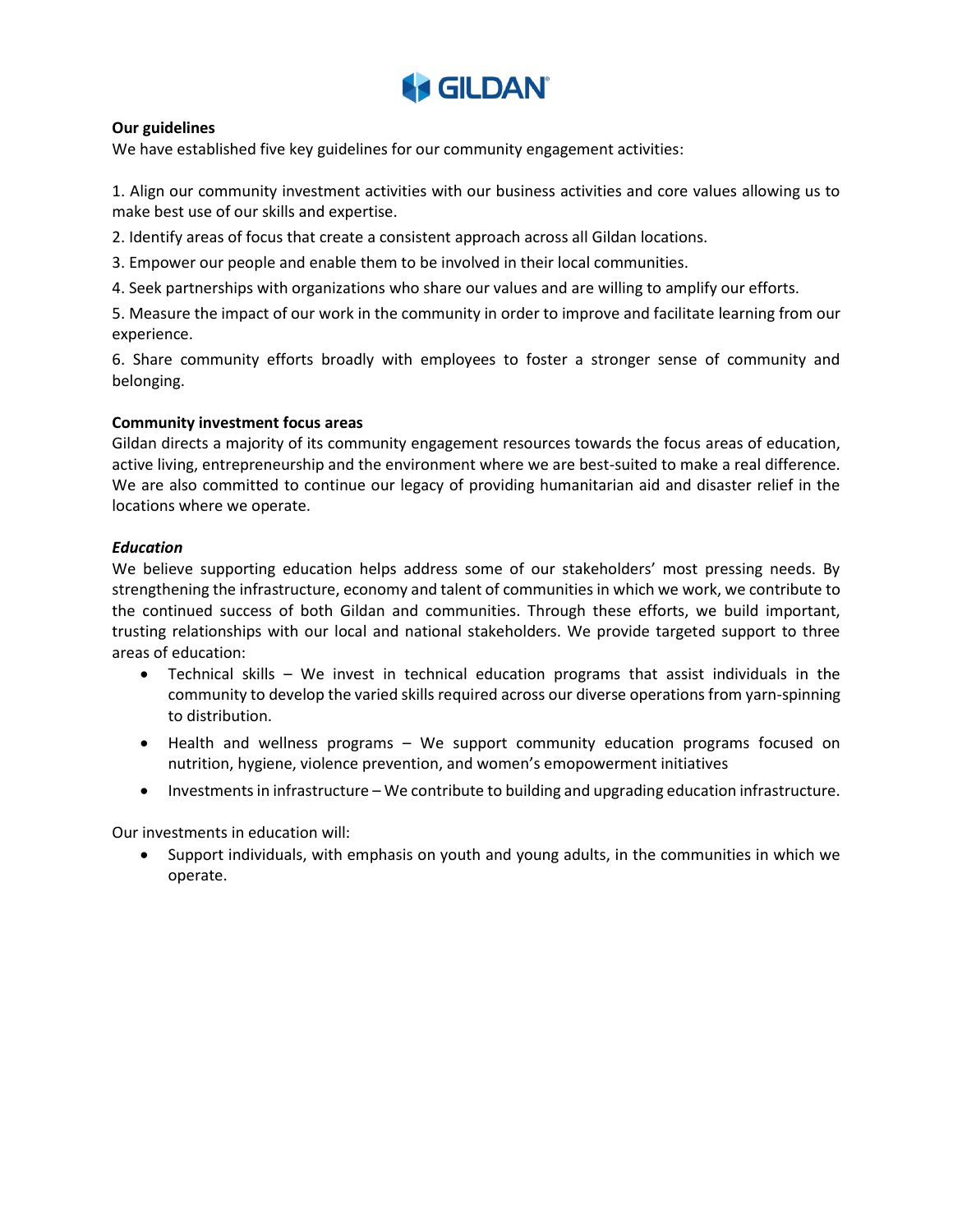

• Create a measurable change in skills and capacity, level of education, and stakeholder engagement. *Active Living* 

Gildan manufactures and markets apparel that helps our consumers live an active life. We define active living as a way of life that integrates health, wellness and an active lifestyle into everyday routines and brings communities together through healthy living. We believe we strengthen our communities and our business by supporting programs that encourage health, wellness and physical activity. We provide targeted support to three areas of active living:

- Event sponsorship We sponsor events that promote active living among youth and their families in the communities in which we operate.
- Enabled access– We contribute to programs that improve access to active living in the communities in which we operate.
- Sports support We provide scholarships and grants to support participation in sports for student athletes.

Our investments in active living will:

- Promote an active life to increase the quality of life for our employees and community members.
- Increase engagement with our employees and our community through their involvement in Gildan-sponsored events and programs
- Create a measurable change in awareness of active lifestyles, participation in events, and engagement with youth and their families.

### *Entrepreneurship*

Entrepreneurship is at the very heart of Gildan's success. Entrepreneurship is integrated into our corporate values and how we do business every day. For Gildan, entrepreneurship is reflected in accountable employees who pursue continuous improvement while taking pride in the business and contributing ideas to help grow the business.

Entrepreneurs, especially young entrepreneurs, often face challenges of scale, reach and financing. Given our entrepreneurial spirit and expertise as a vertically integrated apparel company, we are able to make a significant contribution to aspiring entrepreneurs. By inspiring future entrepreneurs, we encourage them to later join Gildan's team or offer innovative new services that improve our company. We provide targeted support to two areas of entrepreneurship:

• Support for entrepreneurial thinking: We support programs that promote entrepreneurial thinking and spirt among youth.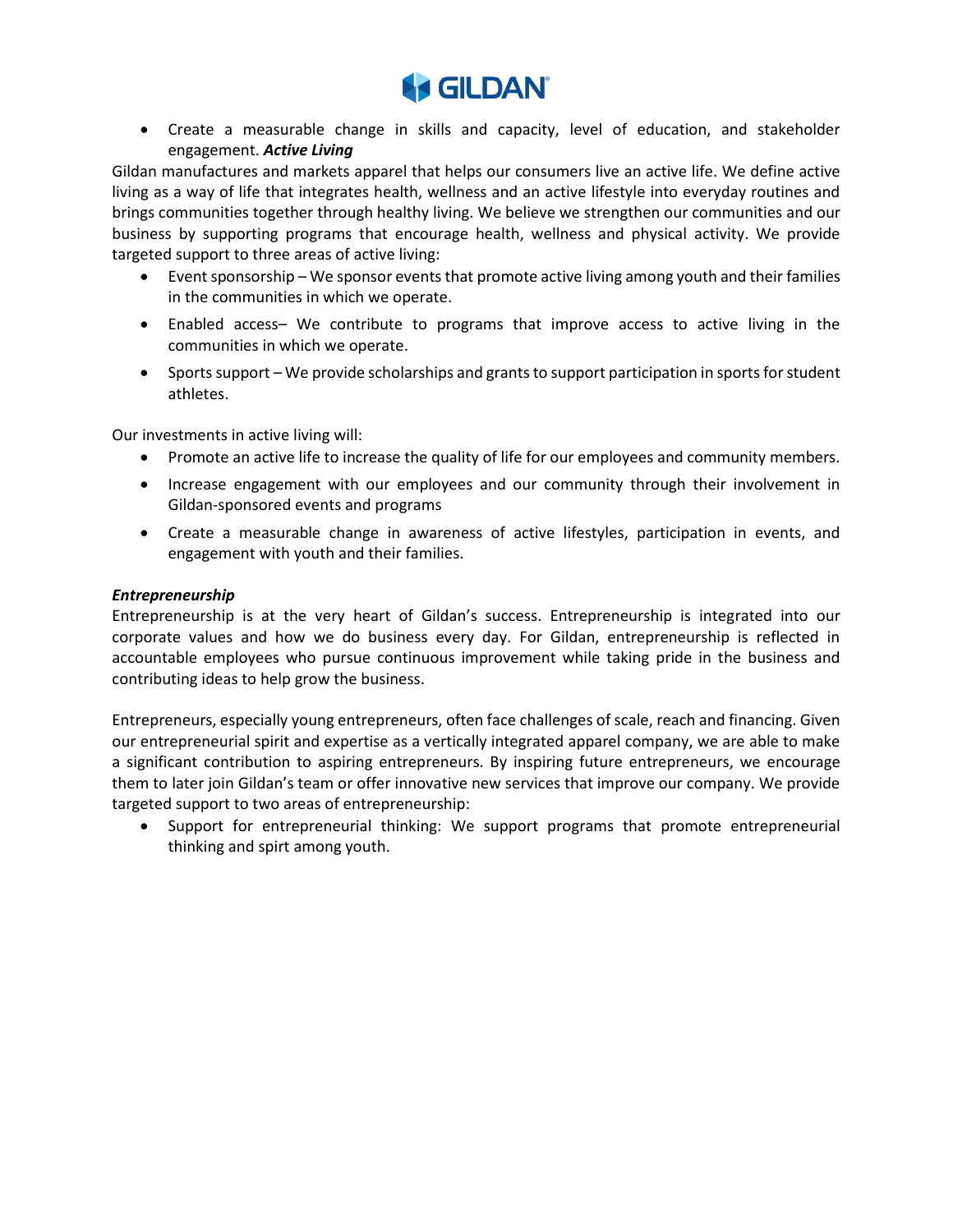

• Business growth and development programming: We support programs that help entrepreneurs develop and grow businesses that address the varied skills required across our diverse local operations and value chain from yarn-spinning to distribution.

Our investments in entrepreneurship will:

- Promote the entrepreneurial spirit and new business ventures in the communities in which we operate.
- Support individuals in the communities in which we operate.
- Strengthen our relationships with entrepreneurial professional schools.
- Create a measurable change in entrepreneurial skills and competencies, level of interest in entrepreneurship, and employee engagement.

### *Environment*

At all operating levels, Gildan is aware of the fact that we operate as part of a greater whole: the environment in which we live and work. This translates into a heightened sense of responsibility to preserve our existing environmental resources and to implement processes designed to reduce, the impact of our activities on our surroundings. Our investments in Environment will:

- Optimize the use and reuse of natural resources in our manufacturing processes.
- Support research and development in innovative ideas and projects which would would positively impact how apparel is made.

#### **Eligibility**

We will seek partnership opportunities with local organizations and build on our existing activities in education, active living, entrepreneurship and the environment. However, interested organizations working to address our focus areas in the same manner as we are can submit requests for funding. Disaster relief funding specifically will be determined by Gildan on an ad hoc basis.

Requests for funding will be reviewed by our Steering Committee, which is composed of the appropriate mentors representing all regions in which we operate.

Eligible projects must:

- Demonstrate that their project aligns with Gildan's community investment policy and focus areas.
- Operate in regions where Gildan has operations.
- Be registered and provide a valid charitable registration number.
- Be financially sound (provide a copy of their most recent financial statements/balance sheet).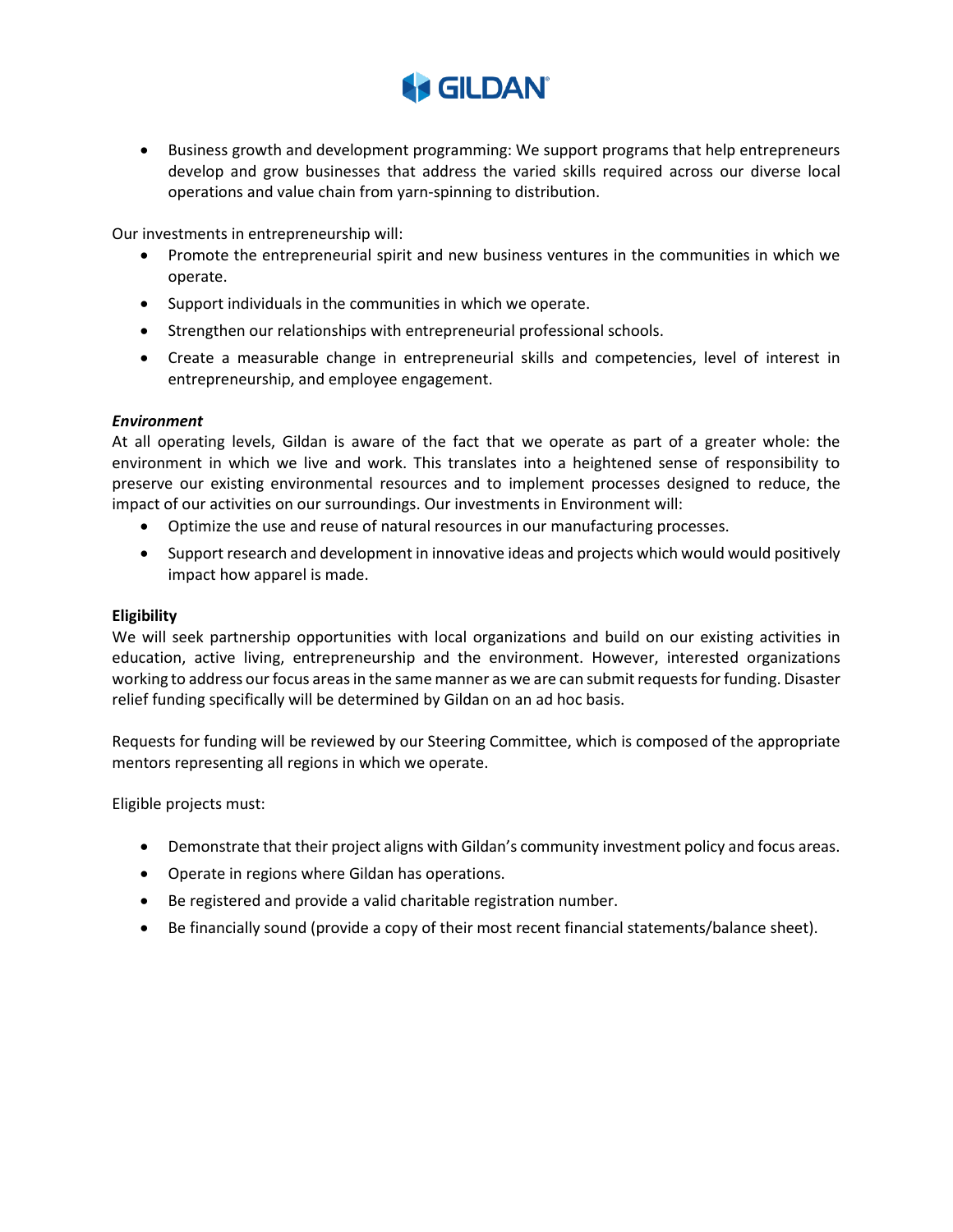

Gildan is not able to support every request it receives. Projects and organizations that are not eligible include:

- Projects which fall outside regions where Gildan has operations.
- Individuals or charitable appeals for individuals.
- Religious, discriminatory, non-secular, advocacy and/or political organizations.
- Sports organizations, service organizations, social clubs, or private schools.
- Expeditions or overseas travels.
- Third party fundraising organizations.
- Parties or celebration events.

### **Structure**

There will be a Community Steering Committee comprised of representatives from around different business units and functional areas. The Committee will be responsible for reviewing submissions on a quarterly basis to determine alignment with our core focus areas as well as impact within the communities. All contribution requests over \$10,000 will be reviewed and assessed by the committee.

The Community Steering Committee will be responsible for the development of the annual plan, as well as management of budgets and communication of initiatives within their respective regions. There will also be an overall community budget where each region will have their discretionary budgets for smaller, local projects.

### **How to apply**

We accept requests for funds throughout the year. While Gildan wishes to provide aid to all eligible organizations, due to resource constraints, we may not have the ability to partner with all organizations that meet our eligibility criteria.

Proposals should include a description of the organization, its mission statement, area and population served, clear details of the project for which the organization seeks funding, amount requested, project budget and description of funding sources. Some other conditions may apply. Organizations are responsible for ensuring that requests are submitted well in advance of the event or project start date, which means approximately 6 to 8 weeks ahead of their deadline.

Organizations seeking financial or in-kind donations from Gildan must submit their request in writing.

Proposals should be forwarded to:

CANADA AND INTERNATIONAL REQUESTS

By email: donations@gildan.com For additional information: Please contact Astrid Reyes at 01 (514) 744-8843

UNITED STATES

By email: donations-usa@gildan.com For additional information: Please contact Orlando Poteat at 01 (336) 623-9555